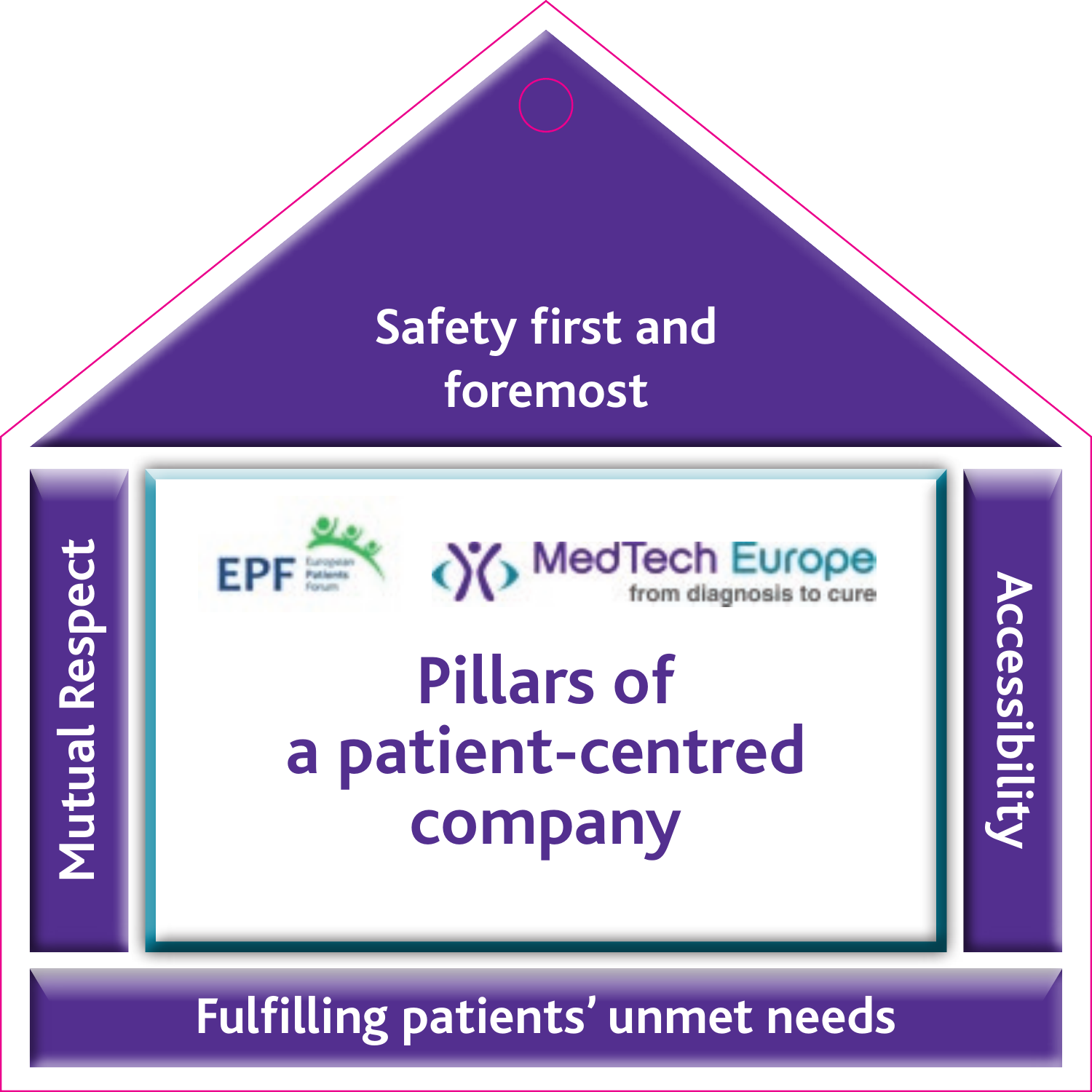### **Overarching Principles**

- $\square$  Safety first and foremost
- $\Box$  Mutual respect
- **Accessibility**
- £ Fulfilling patients' unmet needs

### **Fulfilling patients' unmet needs**

**Accessibility**

**Accessibilit**y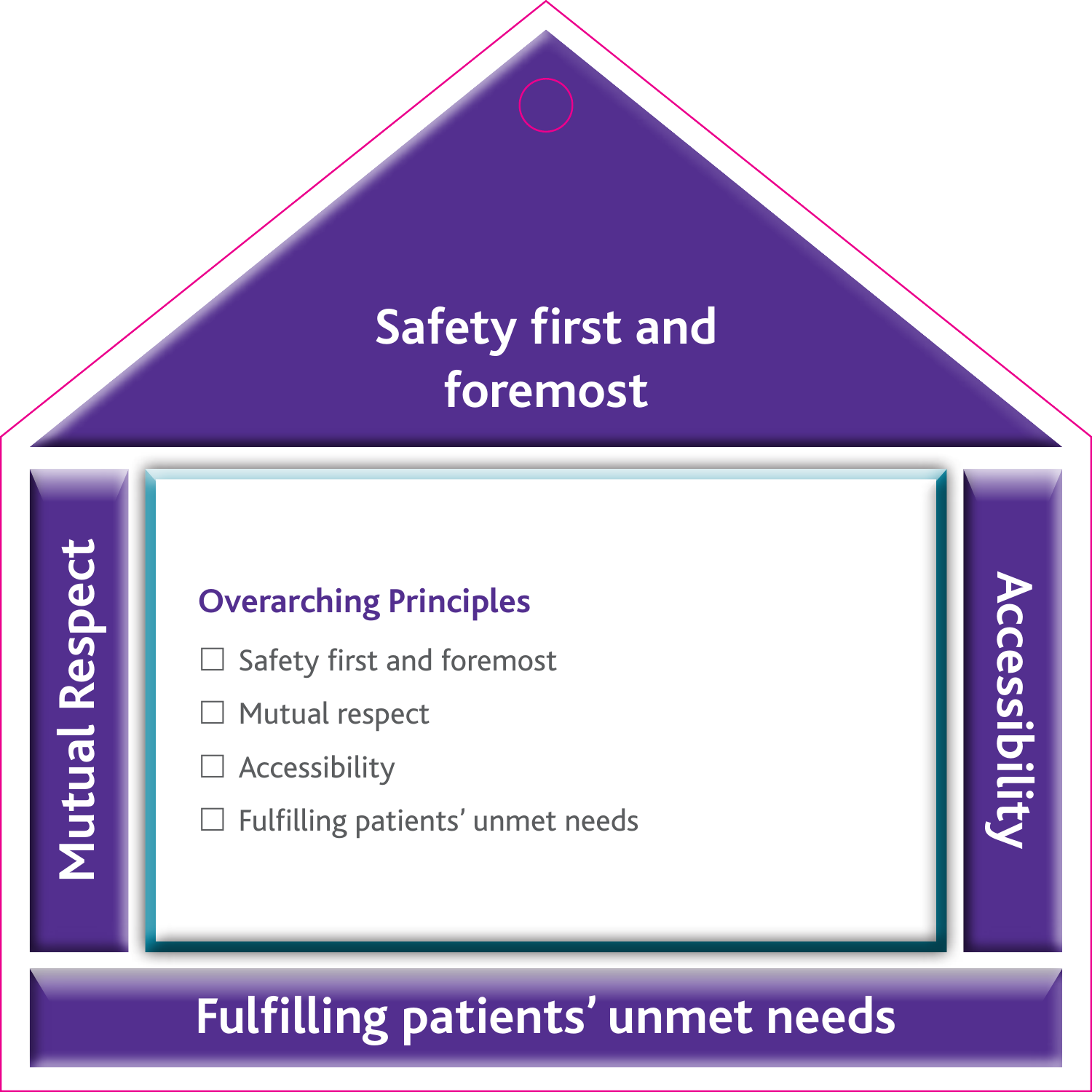|  |  |  |  | <b>Areas of Implementation</b> |
|--|--|--|--|--------------------------------|
|--|--|--|--|--------------------------------|

Include patients in company objectives

Include patients in the business cycle **Accessibility**

**Accessibility** 

Include the patient's voice and feedback

Enhance patient information, transparency, training & communication

### **Fulfilling patients' unmet needs**

**Mutual Respect Mutual Respect**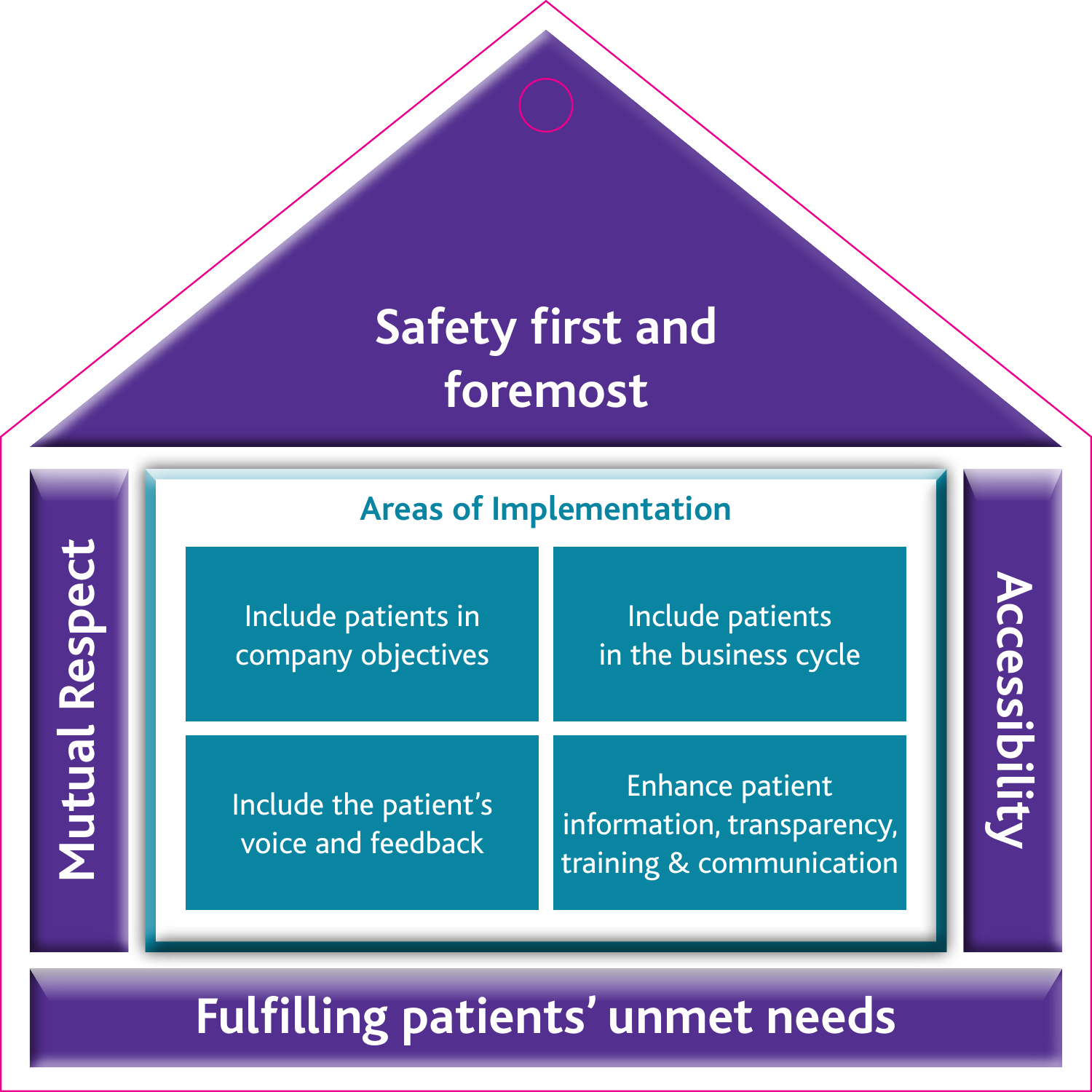### **Include patients in company objectives:**

- $\square$  Take patients into account when making decisions that impact patients
- £ Ensure patient involvement is transparent and based on mutual trust and independence of both parties

**Accessibility**

**Accessibility** 

Both companies and patients should achieve mutual added-value through partnering together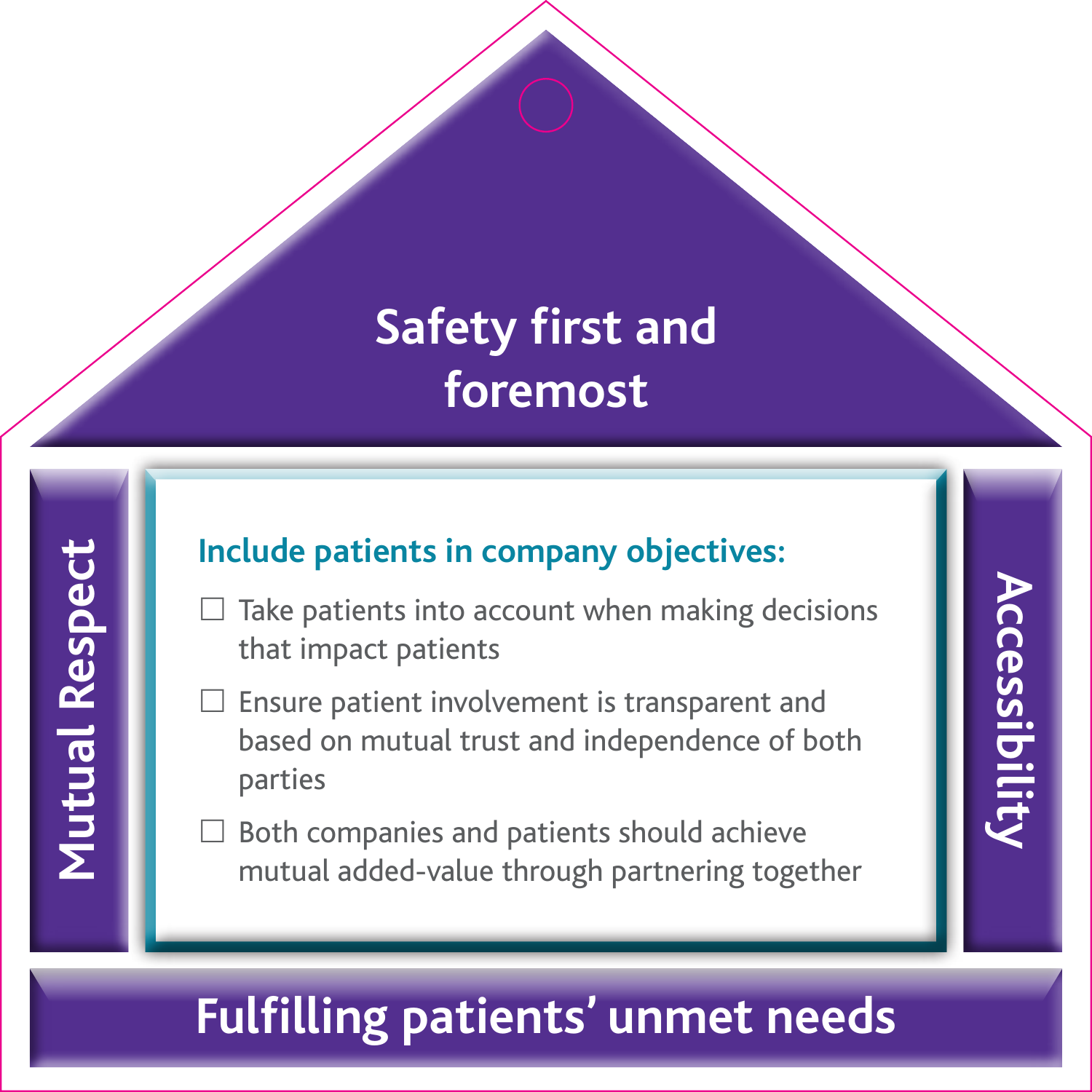### **Include patients in the business cycle:**

Product development: involve meaningfully patients in the following - identifying unmet needs, market and consumer research in a timely manner, clinical studies, labelling, etc. and provide feedback

**Accessibility**

**Accessibilit** 

Market Access and Reimbursement: patients, industry and other stakeholders to work together in providing the framework for patient access to high-quality treatment and care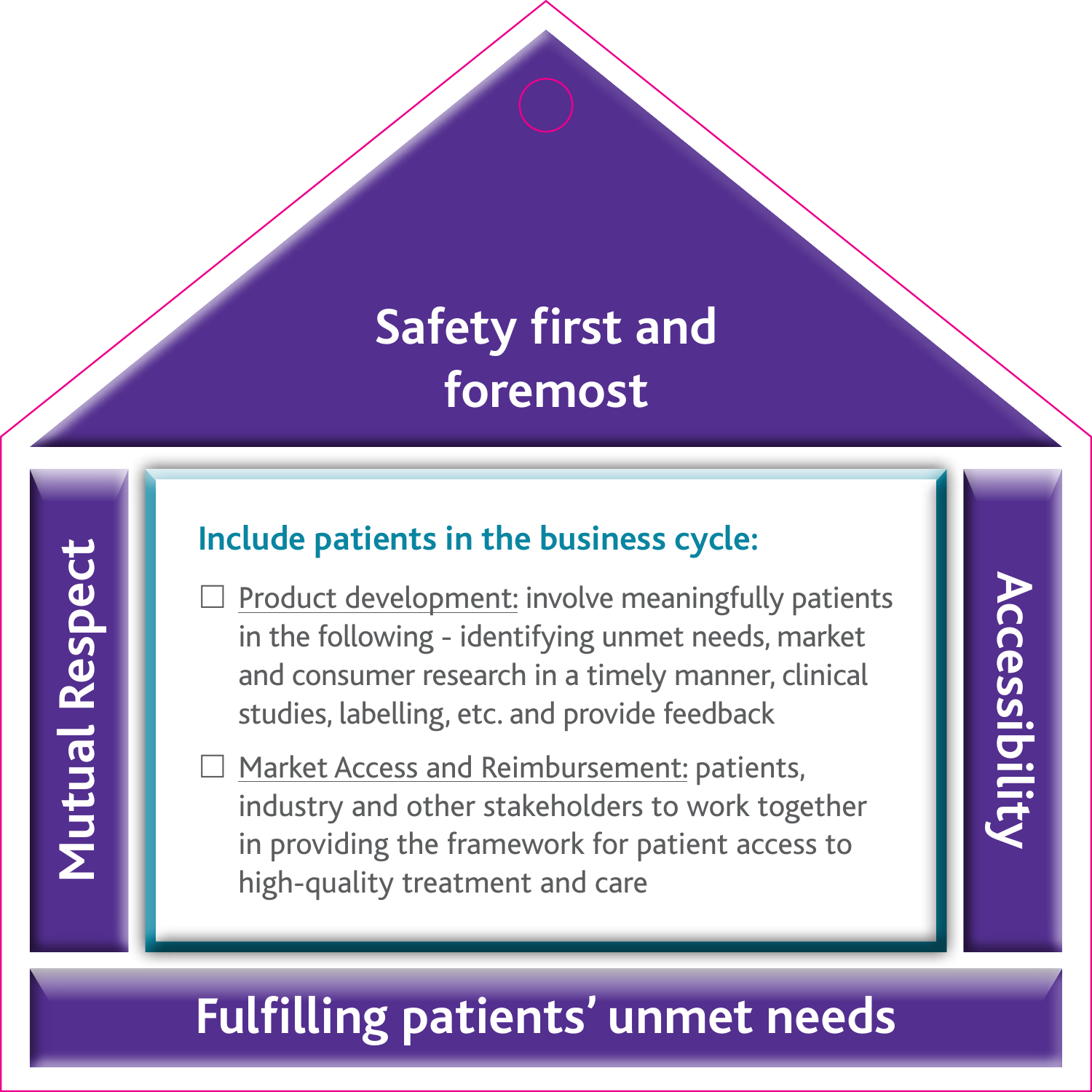### **Include the patient's voice and feedback:**

- $\square$  Learn and recognise from the unique perspective, expertise and diverse experiences of patients as users of devices and partner in their care
- Identify a workable information system to and from patients to ensure the patient's voice is heard and considered

# **Accessibility Accessibilit**y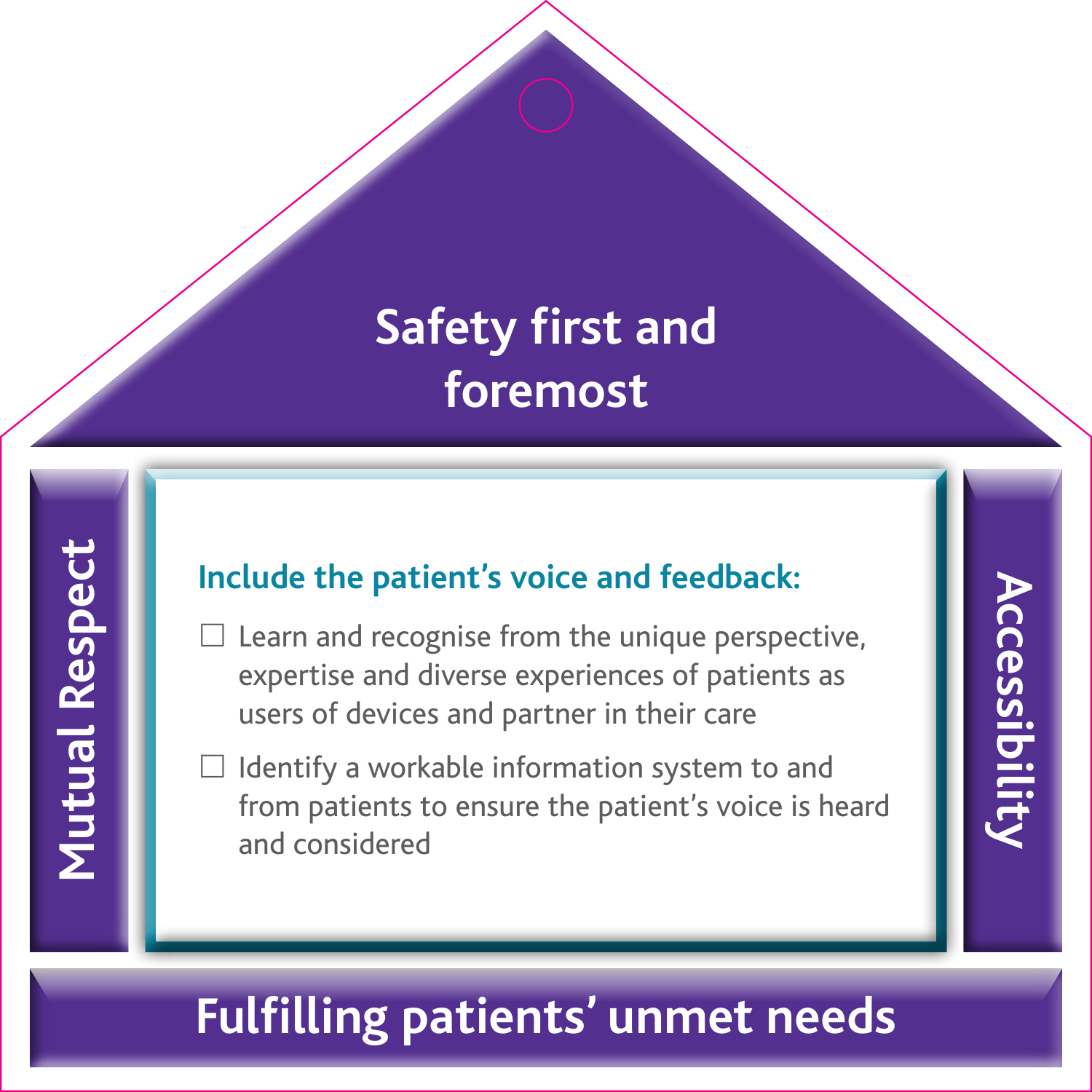### **Enhance patient information, transparency, training & communication:**

Develop joint awareness activities and initiatives

**Accessibility**

**Accessibilit** 

 $\square$  Collaborate to create and communicate quality and user-friendly information, to enhance health literacy of patients on medical and IVD devices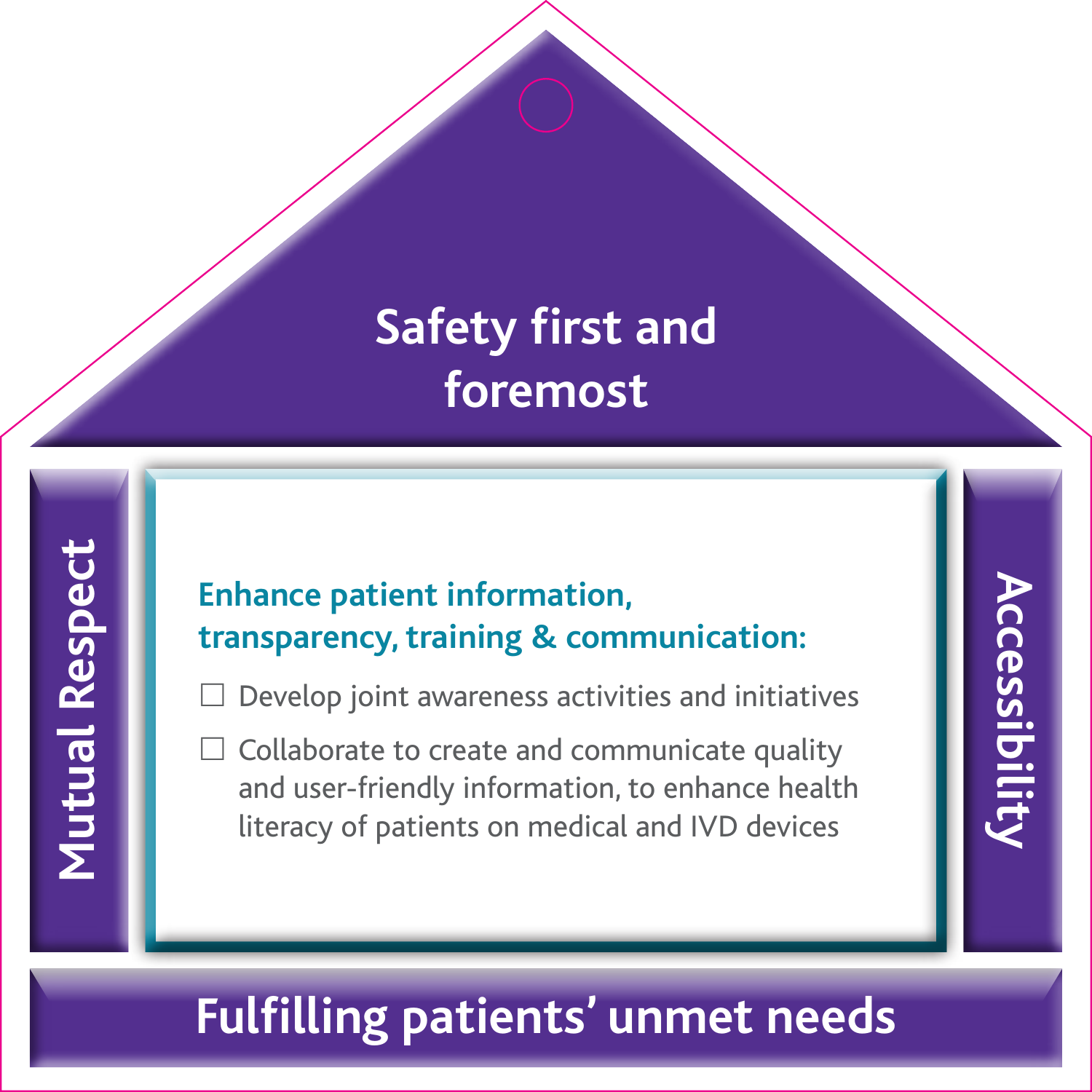**Mutual Respect Mutual Respect** 

"Open and transparent dialogue and interaction between patients and the MedTech industry is key to ensuring that companies producing medical devices and in vitro diagnostics really do put patients at the centre of their work, and draw on patients' unique experience and expertise as a partner for innovation and safety." **(Nicola Bedlington, EPF Executive Director)**

"The MedTech industry believes in the added value of taking a more personalised, patient-centred approach in the development of our industry. We value the input of patients and look forward to fostering our collaboration through the Patient-MedTech Dialogue activities." **(Serge Bernasconi, MedTech Europe Chief Executive Officer)**

# **Accessibility Accessibility**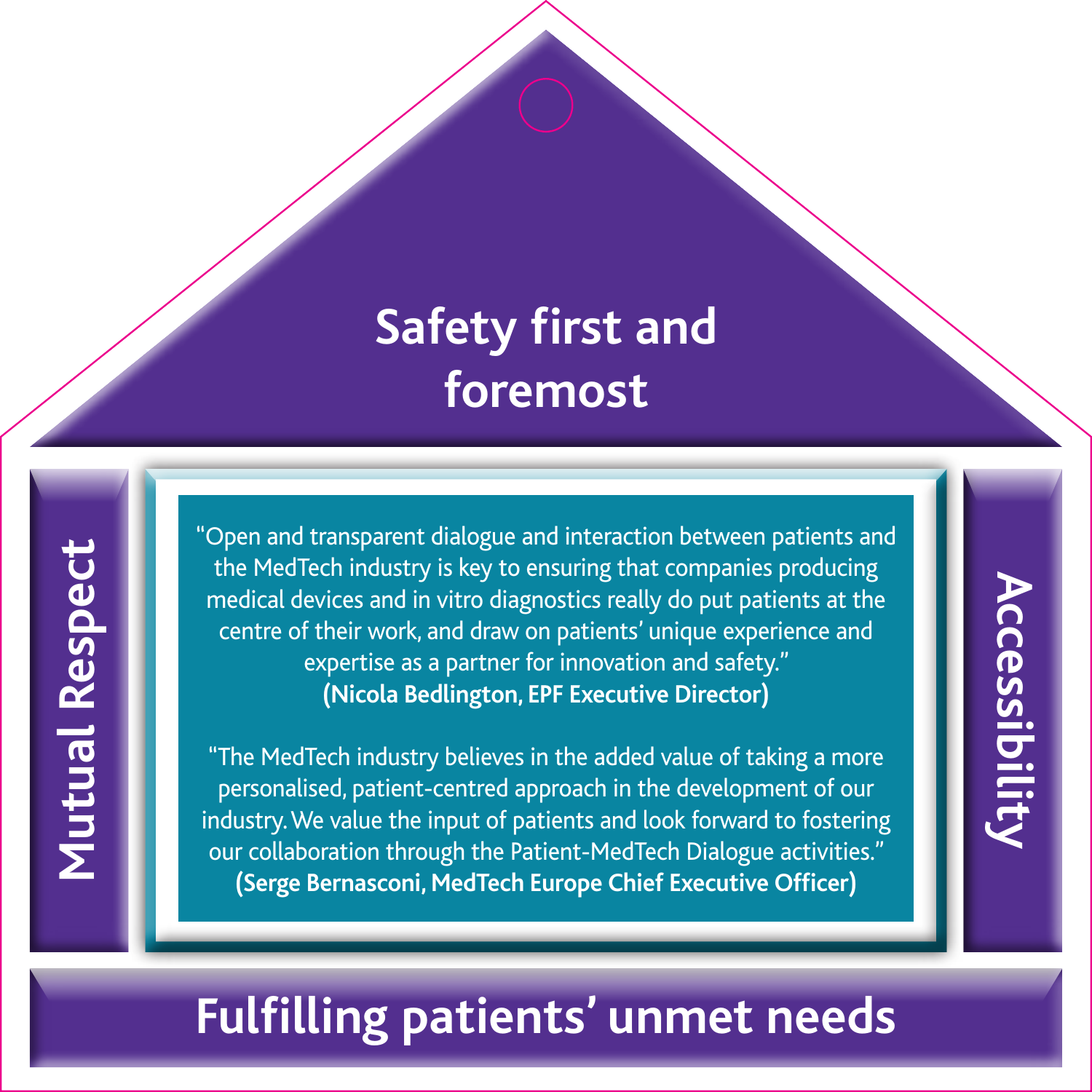#### **About EPF:**

The European Patients' Forum is an umbrella

organisation that works with patients' groups in public health and health advocacy across Europe. Our members represent specific chronic disease groups at EU level or are national coalitions of patients.

#### **About MedTech Europe:**

MedTech Europe is an Alliance of



**EPF** 

**Accessibility**

**Accessibility** 

European medical technology industry associations. The Alliance was founded by EDMA, representing the European in vitro diagnostic industry, and Eucomed, representing the European medical devices industry.

### **Fulfilling patients' unmet needs**

**Mutual Respect Mutual Respect**